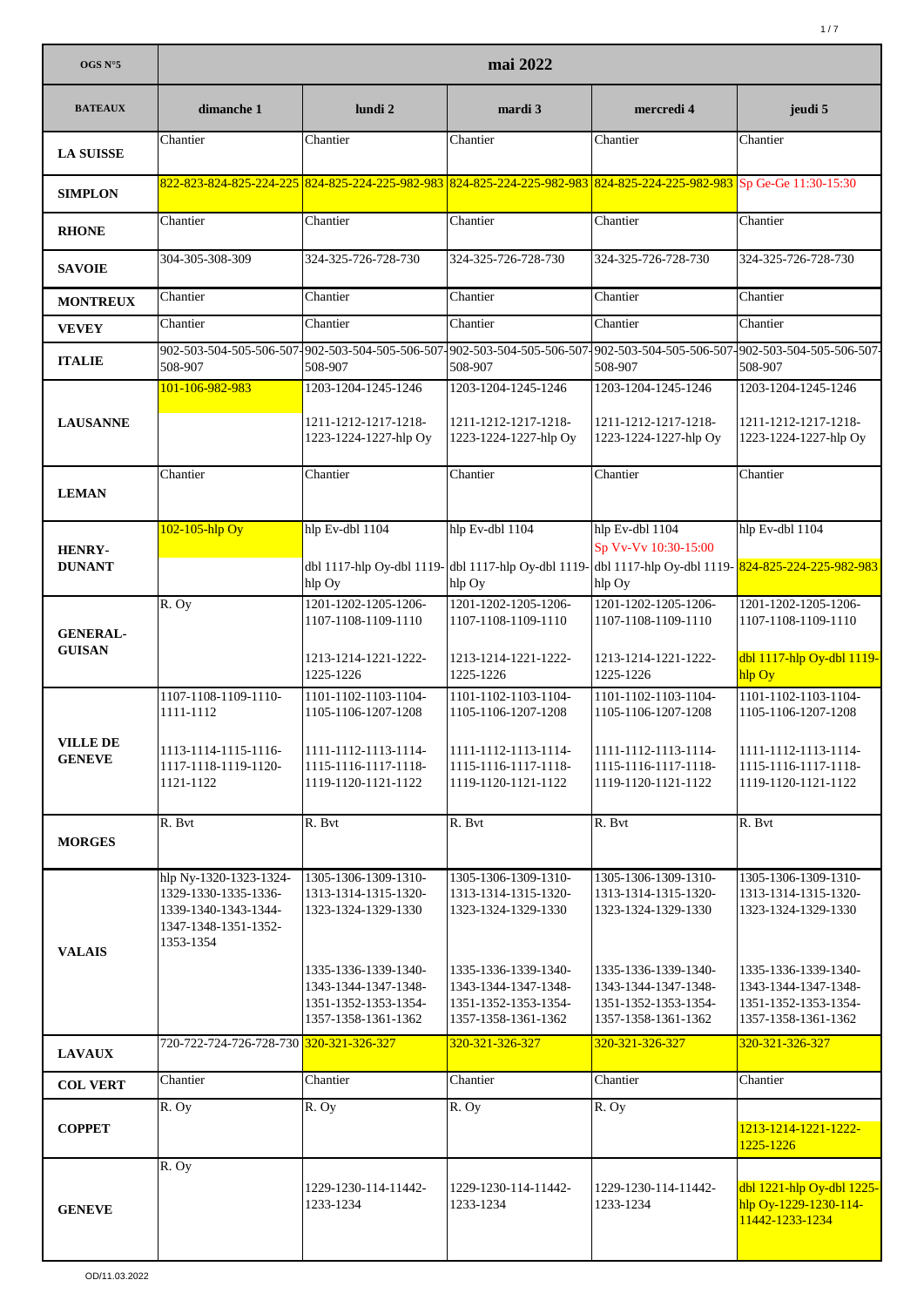| OGS $N^{\circ}5$               | mai 2022                                                                                    |                                                                                                             |                                                                                                                         |                                                                                             |                                                                                             |  |
|--------------------------------|---------------------------------------------------------------------------------------------|-------------------------------------------------------------------------------------------------------------|-------------------------------------------------------------------------------------------------------------------------|---------------------------------------------------------------------------------------------|---------------------------------------------------------------------------------------------|--|
| <b>BATEAUX</b>                 | vendredi 6                                                                                  | samedi 7                                                                                                    | dimanche 8                                                                                                              | lundi 9                                                                                     | mardi 10                                                                                    |  |
| <b>LA SUISSE</b>               | Chantier                                                                                    | Chantier                                                                                                    | Chantier                                                                                                                | Chantier                                                                                    | Chantier                                                                                    |  |
| <b>SIMPLON</b>                 |                                                                                             |                                                                                                             | 824-825-224-225-982-983 822-823-824-825-224-225 822-823-824-825-224-225 824-825-224-225-982-983 824-825-224-225-982-983 |                                                                                             |                                                                                             |  |
| <b>RHONE</b>                   | Chantier                                                                                    | Chantier                                                                                                    | Chantier                                                                                                                | Chantier                                                                                    | Chantier                                                                                    |  |
| <b>SAVOIE</b>                  | 324-325-726-728-730-390 304-305-308-309                                                     |                                                                                                             | 304-305-308-309                                                                                                         | 324-325-726-728-730                                                                         | 324-325-726-728-730                                                                         |  |
| <b>MONTREUX</b>                | R. Oy                                                                                       | Sp Oy-Oy 17:00-22:00                                                                                        | R. Oy                                                                                                                   | R. Oy                                                                                       | R. Oy                                                                                       |  |
| <b>VEVEY</b>                   | Chantier                                                                                    | Chantier                                                                                                    | Chantier                                                                                                                | Chantier                                                                                    | Chantier                                                                                    |  |
| <b>ITALIE</b>                  | 902-503-504-505-506-507-902-503-504-505-506-507<br>508-907                                  | 508-907                                                                                                     | -902-503-504-505-506-507-902-503-504-505-506-507-902-503-504-505-506-507-<br>508-907                                    | 508-907                                                                                     | 508-907                                                                                     |  |
|                                | 1203-1204-1245-1246                                                                         | Sp Oy-Oy 20:30-23:15<br>101-106-982-983                                                                     | 101-106-982-983                                                                                                         | $\overline{R}$ . Oy                                                                         | R. Oy                                                                                       |  |
| <b>LAUSANNE</b>                | 1217-1218-1223-1224-<br>491-492-493-494                                                     |                                                                                                             |                                                                                                                         |                                                                                             |                                                                                             |  |
|                                | Chantier                                                                                    | 1101-1102-1103-1104-<br>1105-1106-1107-1108-<br>1109-1110                                                   | 1107-1108-1109-1110-<br>1111-1112                                                                                       | 1101-1102-1103-1104-<br>1105-1106-1207-1208                                                 | 1101-1102-1103-1104-<br>1105-1106-1207-1208                                                 |  |
| <b>LEMAN</b>                   |                                                                                             | 1111-1112-1113-1114-<br>1115-1116-1117-1118-<br>1119-1120-1121-1122                                         | 1113-1114-1115-1116-<br>1117-1118-1119-1120-<br>1121-1122                                                               | 1111-1112-1113-1114-<br>1115-1116-1117-1118-<br>1119-1120-1121-1122                         | 1111-1112-1113-1114-<br>1115-1116-1117-1118-<br>1119-1120-1121-1122                         |  |
|                                | hlp Ev-dbl 1104                                                                             | $102 - 105$                                                                                                 | $102 - 105$                                                                                                             | 320-321-326-327                                                                             | 320-321-326-327                                                                             |  |
| <b>HENRY-</b><br><b>DUNANT</b> | dbl 1117-hlp Oy-dbl 1119-<br>hlp Gve                                                        |                                                                                                             |                                                                                                                         |                                                                                             |                                                                                             |  |
| <b>GENERAL-</b>                | 1201-1202-1205-1206-<br>1107-1108-1109-1110                                                 | R. Oy                                                                                                       | R. Oy                                                                                                                   | 1201-1202-1205-1206-<br>1107-1108                                                           | 1201-1202-1205-1206-<br>1107-1108                                                           |  |
| <b>GUISAN</b>                  | 1211-1212-1213-1214-<br>1221-1222-1225-1226                                                 |                                                                                                             |                                                                                                                         | 1213-1214-1221-1222-<br>1225-1226                                                           | 1213-1214-1221-1222-<br>1225-1226                                                           |  |
| <b>VILLE DE</b>                | 1101-1102-1103-1104-<br>1105-1106-1207-1208                                                 | R. Oy                                                                                                       | R. Oy                                                                                                                   | 1203-1204-1245-1245-<br>1109-1110                                                           | 1203-1204-1245-1245-<br>1109-1110                                                           |  |
| <b>GENEVE</b>                  | 1111-1112-1113-1114-<br>1115-1116-1117-1118-<br>1119-1120-1121-1122                         |                                                                                                             |                                                                                                                         | 1211-1212-1217-1218-<br>1223-1224-1227-hlp Oy                                               | 1211-1212-1217-1218-<br>1223-1224-1227-hlp Oy                                               |  |
| <b>MORGES</b>                  | R. Bvt                                                                                      | R. Bvt                                                                                                      | R. Bvt                                                                                                                  | R. Bvt                                                                                      | R. Bvt                                                                                      |  |
| <b>VALAIS</b>                  | 1305-1306-1309-1310-<br>1313-1314-1315-1320-<br>1323-1324-1329-1330                         | hlp Ny-1320-1323-1324-<br>1329-1330-1335-1336-<br>1339-1340-1343-1344-<br>1347-1348-1351-1352-<br>1353-1354 | hlp Ny-1320-1323-1324-<br>1329-1330-1335-1336-<br>1339-1340-1343-1344-<br>1347-1348-1351-1352-<br>1353-1354             | 1305-1306-1309-1310-<br>1313-1314-1315-1320-<br>1323-1324-1329-1330                         | 1305-1306-1309-1310-<br>1313-1314-1315-1320-<br>1323-1324-1329-1330                         |  |
|                                | 1335-1336-1339-1340-<br>1343-1344-1347-1348-<br>1351-1352-1353-1354-<br>1357-1358-1361-1362 |                                                                                                             |                                                                                                                         | 1335-1336-1339-1340-<br>1343-1344-1347-1348-<br>1351-1352-1353-1354-<br>1357-1358-1361-1362 | 1335-1336-1339-1340-<br>1343-1344-1347-1348-<br>1351-1352-1353-1354-<br>1357-1358-1361-1362 |  |
| <b>LAVAUX</b>                  | 320-321-326-327                                                                             |                                                                                                             | 720-722-724-726-728-730 720-722-724-726-728-730 R. Gve                                                                  |                                                                                             | R. Gve                                                                                      |  |
| <b>COL-VERT</b>                | Chantier                                                                                    | Chantier                                                                                                    | Chantier                                                                                                                | Chantier                                                                                    | Chantier                                                                                    |  |
| <b>COPPET</b>                  | R. Oy                                                                                       | R. Oy                                                                                                       | R. Oy                                                                                                                   | R. Oy                                                                                       | R. Oy                                                                                       |  |
| <b>GENEVE</b>                  | 1227-hlp Oy-1229-1230-<br>114-11442-1233-1234                                               | 1205-1206-1207-1208-<br>1211-1212<br>1213-1214-1221-1222-<br>1225-1226-1141-1142                            | R. Oy                                                                                                                   | hlp Ev-dbl 1104<br>dbl 1117-hlp Oy-1229-<br>1230-1141-1142-1233-<br>1234                    | hlp Ev-dbl 1104<br>dbl 1117-hlp Oy-1229-<br>1230-1141-1142-1233-<br>1234                    |  |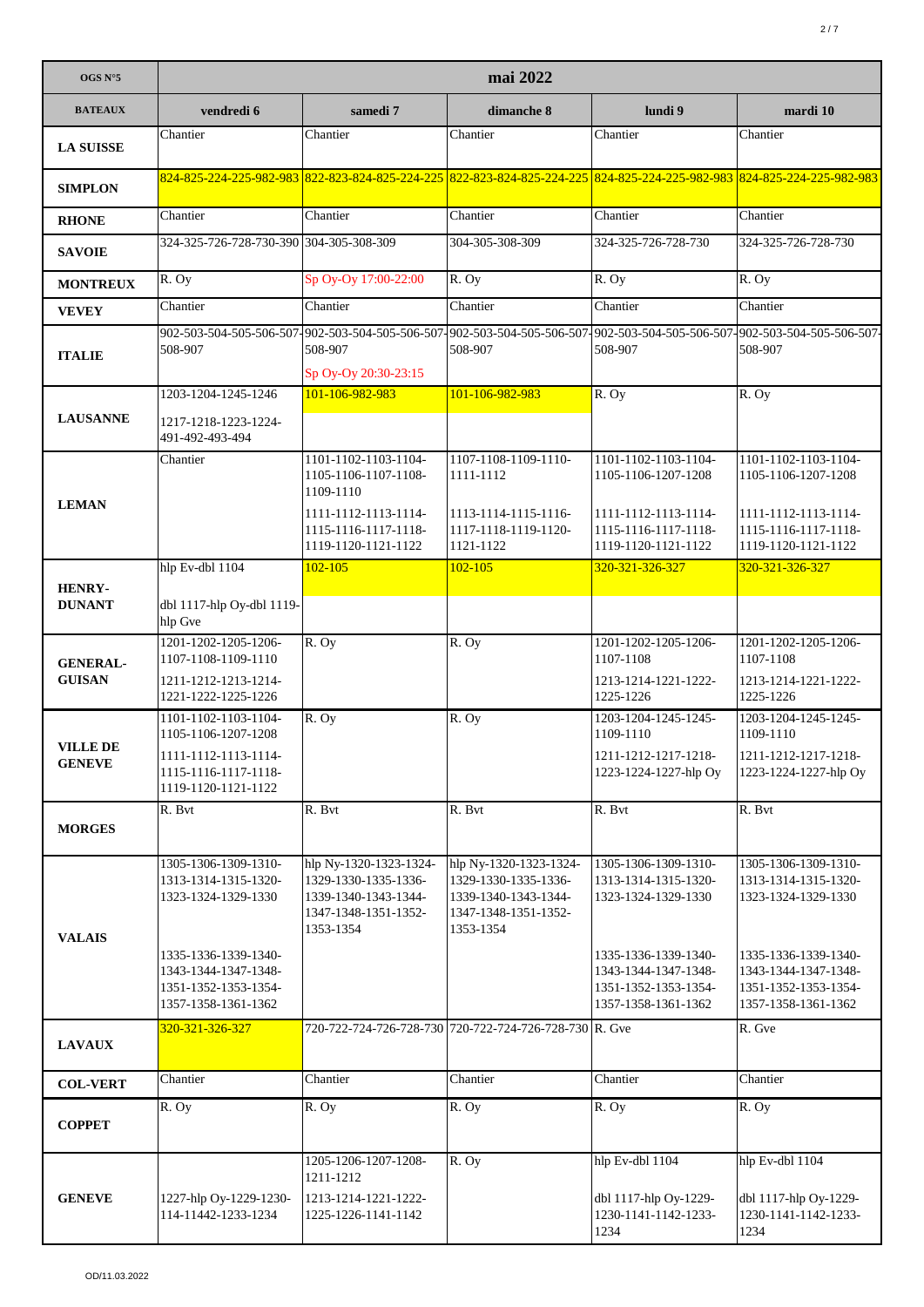| OGS N°5                          | mai 2022                                                                                    |                                                                                             |                                                                                                                                                             |                                                                                                             |                                                                                                             |  |
|----------------------------------|---------------------------------------------------------------------------------------------|---------------------------------------------------------------------------------------------|-------------------------------------------------------------------------------------------------------------------------------------------------------------|-------------------------------------------------------------------------------------------------------------|-------------------------------------------------------------------------------------------------------------|--|
| <b>BATEAUX</b>                   | mercredi 11                                                                                 | jeudi 12                                                                                    | vendredi 13                                                                                                                                                 | samedi 14                                                                                                   | dimanche 15                                                                                                 |  |
| <b>LA SUISSE</b>                 | Chantier                                                                                    | Chantier                                                                                    | Chantier                                                                                                                                                    | Sp Vv-Vv 19:00-22:00                                                                                        | R. Oy                                                                                                       |  |
| <b>SIMPLON</b>                   |                                                                                             |                                                                                             | 824-825-224-225-982-983 824-825-224-225-982-983 824-825-224-225-982-983 822-823-824-825-224-225 822-823-824-825-224-225                                     |                                                                                                             |                                                                                                             |  |
| <b>RHONE</b>                     | Chantier                                                                                    | Chantier                                                                                    | Chantier                                                                                                                                                    | Chantier                                                                                                    | Chantier                                                                                                    |  |
| <b>SAVOIE</b>                    | 324-325-726-728-730                                                                         | 324-325-726-728-730                                                                         | 324-325-726-728-730-390 304-305-308-309                                                                                                                     |                                                                                                             | 304-305-308-309                                                                                             |  |
| <b>MONTREUX</b>                  | R. Oy                                                                                       | R. Oy                                                                                       | R. Oy                                                                                                                                                       | Sp à quai Oy 16:00-17:30                                                                                    | Sp Oy-Oy 18:00-22:00                                                                                        |  |
| <b>VEVEY</b>                     | Chantier                                                                                    | Chantier                                                                                    | Chantier                                                                                                                                                    | Chantier                                                                                                    | Chantier                                                                                                    |  |
| <b>ITALIE</b>                    | 508-907                                                                                     | 508-907                                                                                     | 902-503-504-505-506-507-902-503-504-505-506-507-902-503-504-505-506-507-902-503-504-505-506-507-902-503-504-505-506-507-<br>508-907<br>Sp Oy-Oy 20:15-23:00 | 508-907                                                                                                     | 508-907                                                                                                     |  |
| <b>LAUSANNE</b>                  | R. Oy                                                                                       | Sp Oy-Oy 10:30-16:30                                                                        | Sp Ev-Ev 20:15-23:15                                                                                                                                        | 101-106-982-983                                                                                             | 101-106-982-983                                                                                             |  |
| <b>LEMAN</b>                     | 1101-1102-1103-1104-<br>1105-1106-1207-1208                                                 | Sp Oy-Oy 18:00-21:00<br>1101-1102-1103-1104-<br>1105-1106-1207-1208                         | 1101-1102-1103-1104-<br>1105-1106-1207-1208                                                                                                                 | 1101-1102-1103-1104-<br>1105-1106-1107-1108-<br>1109-1110                                                   | 1107-1108-1109-1110-<br>1111-1112                                                                           |  |
|                                  | 1111-1112-1113-1114-<br>1115-1116-1117-1118-<br>1119-1120-1121-1122                         | 1111-1112-1113-1114-<br>1115-1116-1117-1118-<br>1119-1120-1121-1122                         | 1111-1112-1113-1114-<br>1115-1116-1117-1118-<br>1119-1120-1121-1122                                                                                         | 1111-1112-1113-1114-<br>1115-1116-1117-1118-<br>1119-1120-1121-1122                                         | 1113-1114-1115-1116-<br>1117-1118-1119-1120-<br>1121-1122                                                   |  |
| <b>HENRY-</b>                    | 320-321-326-327                                                                             | 320-321-326-327                                                                             | 320-321-326-327                                                                                                                                             | $102 - 105$                                                                                                 | $102 - 105$                                                                                                 |  |
| <b>DUNANT</b>                    |                                                                                             |                                                                                             |                                                                                                                                                             |                                                                                                             |                                                                                                             |  |
| <b>GENERAL-</b><br><b>GUISAN</b> | 1201-1202-1205-1206-<br>1107-1108<br>1213-1214-1221-1222-<br>1225-1226                      | 1201-1202-1205-1206-<br>1107-1108<br>1213-1214-1221-1222-<br>1225-1226                      | 1201-1202-1205-1206-<br>1107-1108<br>1213-1214-1221-1222-<br>1225-1226                                                                                      | R. Oy                                                                                                       | R. Oy                                                                                                       |  |
| <b>VILLE DE</b><br><b>GENEVE</b> | 1203-1204-1245-1245-<br>1109-1110<br>1211-1212-1217-1218-<br>1223-1224-1227-hlp Oy          | 1203-1204-1245-1245-<br>1109-1110<br>1211-1212-1217-1218-<br>1223-1224-1227-hlp Oy          | 1203-1204-1245-1245-<br>1109-1110<br>1211-1212-1217-1218-<br>1223-1224-1227-hlp Ov                                                                          | R. Oy                                                                                                       | R. Oy                                                                                                       |  |
| <b>MORGES</b>                    | R. Bvt                                                                                      | R. Bvt                                                                                      | R. Bvt                                                                                                                                                      | R. Bvt                                                                                                      | R. Bvt                                                                                                      |  |
| <b>VALAIS</b>                    | 1305-1306-1309-1310-<br>1313-1314-1315-1320-<br>1323-1324-1329-1330                         | 1305-1306-1309-1310-<br>1313-1314-1315-1320-<br>1323-1324-1329-1330                         | 1305-1306-1309-1310-<br>1313-1314-1315-1320-<br>1323-1324-1329-1330                                                                                         | hlp Ny-1320-1323-1324-<br>1329-1330-1335-1336-<br>1339-1340-1343-1344-<br>1347-1348-1351-1352-<br>1353-1354 | hlp Ny-1320-1323-1324-<br>1329-1330-1335-1336-<br>1339-1340-1343-1344-<br>1347-1348-1351-1352-<br>1353-1354 |  |
|                                  | 1335-1336-1339-1340-<br>1343-1344-1347-1348-<br>1351-1352-1353-1354-<br>1357-1358-1361-1362 | 1335-1336-1339-1340-<br>1343-1344-1347-1348-<br>1351-1352-1353-1354-<br>1357-1358-1361-1362 | 1335-1336-1339-1340-<br>1343-1344-1347-1348-<br>1351-1352-1353-1354-<br>1357-1358-1361-1362                                                                 |                                                                                                             |                                                                                                             |  |
| <b>LAVAUX</b>                    | R. Gve                                                                                      | R. Gve                                                                                      | R. Gve                                                                                                                                                      |                                                                                                             | 720-722-724-726-728-730 720-722-724-726-728-730                                                             |  |
| <b>COL-VERT</b>                  | Chantier                                                                                    | Chantier                                                                                    | Chantier                                                                                                                                                    | R. Oy                                                                                                       | R. Oy                                                                                                       |  |
| <b>COPPET</b>                    | R. Oy                                                                                       | R. Oy                                                                                       | R. Oy                                                                                                                                                       | R. Oy                                                                                                       | R. Oy                                                                                                       |  |
| <b>GENEVE</b>                    | hlp Ev-dbl 1104<br>dbl 1117-hlp Oy-1229-<br>1230-1141-1142-1233-<br>1234                    | hlp Ev-dbl 1104<br>dbl 1117-hlp Oy-1229-<br>1230-1141-1142-1233-<br>1234                    | hlp Ev-dbl 1104<br>dbl 1117-hlp Oy-1227-hlp   1213-1214-1221-1222-<br>Oy-1229-1230-1141-1142-1225-1226-1141-1142<br>1233-1234                               | 1205-1206-1207-1208-<br>1211-1212                                                                           | R. Oy                                                                                                       |  |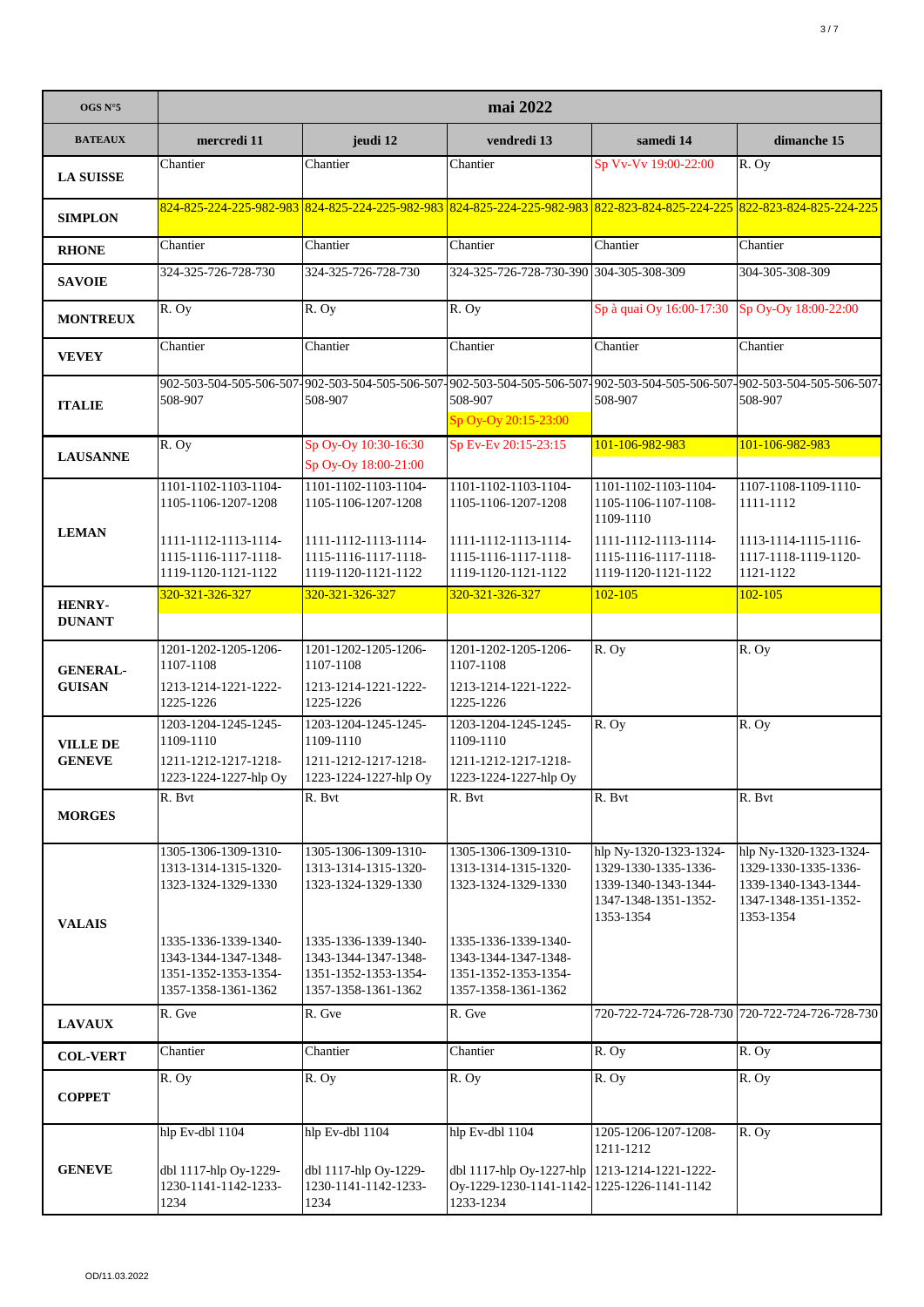| OGS N°5                          | mai 2022                                                                                    |                                                                                             |                                                                                             |                                                                                                                         |                                                                                             |  |
|----------------------------------|---------------------------------------------------------------------------------------------|---------------------------------------------------------------------------------------------|---------------------------------------------------------------------------------------------|-------------------------------------------------------------------------------------------------------------------------|---------------------------------------------------------------------------------------------|--|
| <b>BATEAUX</b>                   | lundi 16                                                                                    | mardi 17                                                                                    | mercredi 18                                                                                 | jeudi 19                                                                                                                | vendredi 20                                                                                 |  |
|                                  |                                                                                             |                                                                                             |                                                                                             | 824-825-224-225-982-983 824-825-224-225-982-983 824-825-224-225-982-983 824-825-224-225-982-983 824-825-224-225-982-983 |                                                                                             |  |
| <b>LA SUISSE</b>                 |                                                                                             |                                                                                             |                                                                                             |                                                                                                                         |                                                                                             |  |
| <b>SIMPLON</b>                   | R. Gve                                                                                      | R. Gve                                                                                      | R. Gve                                                                                      | R. Gve                                                                                                                  | R. Gve                                                                                      |  |
| <b>RHONE</b>                     | Chantier                                                                                    | Chantier                                                                                    | Chantier                                                                                    | Chantier                                                                                                                | Sp Mx-Mx 12:00-16:00                                                                        |  |
| <b>SAVOIE</b>                    | 324-325-726-728-730                                                                         | 324-325-726-728-730                                                                         | 324-325-726-728-730                                                                         | 324-325-726-728-730                                                                                                     | 324-325-726-728-730-390                                                                     |  |
| <b>MONTREUX</b>                  | R. Oy                                                                                       | R. Oy                                                                                       | R. Oy                                                                                       | R. Oy                                                                                                                   | Sp Oy-Oy 19:00-22:00                                                                        |  |
| <b>VEVEY</b>                     | Chantier                                                                                    | Chantier                                                                                    | Chantier                                                                                    | Chantier                                                                                                                | hlp Gve                                                                                     |  |
| <b>ITALIE</b>                    | 508-907                                                                                     | 902-503-504-505-506-507-902-503-504-505-506-507-<br>508-907                                 | 508-907                                                                                     | 902-503-504-505-506-507-902-503-504-505-506-507-902-503-504-505-506-507-<br>508-907                                     | 508-907<br>Sp Oy-Oy 20:15-23:00                                                             |  |
|                                  | R. Oy                                                                                       | R. Oyx                                                                                      | R. Oy                                                                                       | R. Oy                                                                                                                   | R. Oy                                                                                       |  |
| <b>LAUSANNE</b>                  |                                                                                             |                                                                                             |                                                                                             |                                                                                                                         |                                                                                             |  |
|                                  | 1101-1102-1103-1104-<br>1105-1106-1207-1208                                                 | 1101-1102-1103-1104-<br>1105-1106-1207-1208                                                 | 1101-1102-1103-1104-<br>1105-1106-1207-1208                                                 | 1101-1102-1103-1104-<br>1105-1106-1207-1208                                                                             | 1101-1102-1103-1104-<br>1105-1106-1207-1208                                                 |  |
| <b>LEMAN</b>                     | 1111-1112-1113-1114-<br>1115-1116-1117-1118-<br>1119-1120-1121-1122                         | 1111-1112-1113-1114-<br>1115-1116-1117-1118-<br>1119-1120-1121-1122                         | 1111-1112-1113-1114-<br>1115-1116-1117-1118-<br>1119-1120-1121-1122                         | 1111-1112-1113-1114-<br>1115-1116-1117-1118-<br>1119-1120-1121-1122                                                     | 1111-1112-1113-1114-<br>1115-1116-1117-1118-<br>1119-1120-1121-1122                         |  |
| <b>HENRY-</b><br><b>DUNANT</b>   | 320-321-326-327                                                                             | 320-321-326-327                                                                             | 320-321-326-327                                                                             | 320-321-326-327                                                                                                         | 320-321-326-327                                                                             |  |
| <b>GENERAL-</b>                  | 1201-1202-1205-1206-<br>1107-1108                                                           | 1201-1202-1205-1206-<br>1107-1108                                                           | 1201-1202-1205-1206-<br>1107-1108                                                           | 1201-1202-1205-1206-<br>1107-1108                                                                                       | 1201-1202-1205-1206-<br>1107-1108                                                           |  |
| <b>GUISAN</b>                    | 1213-1214-1221-1222-<br>1225-1226                                                           | 1213-1214-1221-1222-<br>1225-1226                                                           | 1213-1214-1221-1222-<br>1225-1226                                                           | 1213-1214-1221-1222-<br>1225-1226                                                                                       | 1211-1212-1213-1214-<br>1221-1222-1225-1226                                                 |  |
|                                  | 1203-1204-1245-1245-<br>1109-1110                                                           | 1203-1204-1245-1245-<br>1109-1110                                                           | 1203-1204-1245-1245-<br>1109-1110                                                           | 1203-1204-1245-1245-<br>1109-1110                                                                                       | 1203-1204-1245-1245-<br>1109-1110                                                           |  |
| <b>VILLE DE</b><br><b>GENEVE</b> | 1211-1212-1217-1218-<br>1223-1224-1227-hlp Oy                                               | 1211-1212-1217-1218-<br>1223-1224-1227-hlp Oy                                               | 1211-1212-1217-1218-<br>1223-1224-1227-hlp Oy                                               | 1211-1212-1217-1218-<br>1223-1224-1227-hlp Oy                                                                           | 1217-1218-1223-1224-<br>$1227$ -hlp Gve                                                     |  |
|                                  | R. Bvt                                                                                      | R. Bvt                                                                                      | R. Bvt                                                                                      | R. Bvt                                                                                                                  | Sp Vv-Vv 17:00-19:00                                                                        |  |
| <b>MORGES</b>                    |                                                                                             |                                                                                             |                                                                                             |                                                                                                                         |                                                                                             |  |
|                                  | 1305-1306-1309-1310-<br>1313-1314-1315-1320-<br>1323-1324-1329-1330                         | 1305-1306-1309-1310-<br>1313-1314-1315-1320-<br>1323-1324-1329-1330                         | 1305-1306-1309-1310-<br>1313-1314-1315-1320-<br>1323-1324-1329-1330                         | 1305-1306-1309-1310-<br>1313-1314-1315-1320-<br>1323-1324-1329-1330                                                     | 1305-1306-1309-1310-<br>1313-1314-1315-1320-<br>1323-1324-1329-1330                         |  |
| <b>VALAIS</b>                    | 1335-1336-1339-1340-<br>1343-1344-1347-1348-<br>1351-1352-1353-1354-<br>1357-1358-1361-1362 | 1335-1336-1339-1340-<br>1343-1344-1347-1348-<br>1351-1352-1353-1354-<br>1357-1358-1361-1362 | 1335-1336-1339-1340-<br>1343-1344-1347-1348-<br>1351-1352-1353-1354-<br>1357-1358-1361-1362 | 1335-1336-1339-1340-<br>1343-1344-1347-1348-<br>1351-1352-1353-1354-<br>1357-1358-1361-1362                             | 1335-1336-1339-1340-<br>1343-1344-1347-1348-<br>1351-1352-1353-1354-<br>1357-1358-1361-1362 |  |
| <b>LAVAUX</b>                    | R. Gve                                                                                      | R. Gve                                                                                      | R. Gve                                                                                      | R. Gve                                                                                                                  | R. Gve                                                                                      |  |
| <b>COL VERT</b>                  | R. Oy                                                                                       | R. Oy                                                                                       | $\overline{R}$ . Oy                                                                         | R. Oy                                                                                                                   | R. Oy                                                                                       |  |
| <b>COPPET</b>                    | R. Oy                                                                                       | R. Oy                                                                                       | R. Oy                                                                                       | $\overline{R}$ . Oy                                                                                                     | R. Oy                                                                                       |  |
| <b>GENEVE</b>                    | hlp Ev-dbl 1104<br>dbl 1117-hlp Oy-1229-<br>1230-1141-1142-1233-<br>1234                    | hlp Ev-dbl 1104<br>dbl 1117-hlp Oy-1229-<br>1230-1141-1142-1233-<br>1234                    | hlp Ev-dbl 1104<br>dbl 1117-hlp Oy-1229-<br>1230-1141-1142-1233-<br>1234                    | hlp Ev-dbl 1104<br>dbl 1117-hlp Oy-1229-<br>1230-1141-1142-1233-<br>1234                                                | hlp Ev-dbl 1104<br>dbl 1117-hlp Oy-1227-hlp<br>Oy-1229-1230-1141-1142-<br>1233-1234         |  |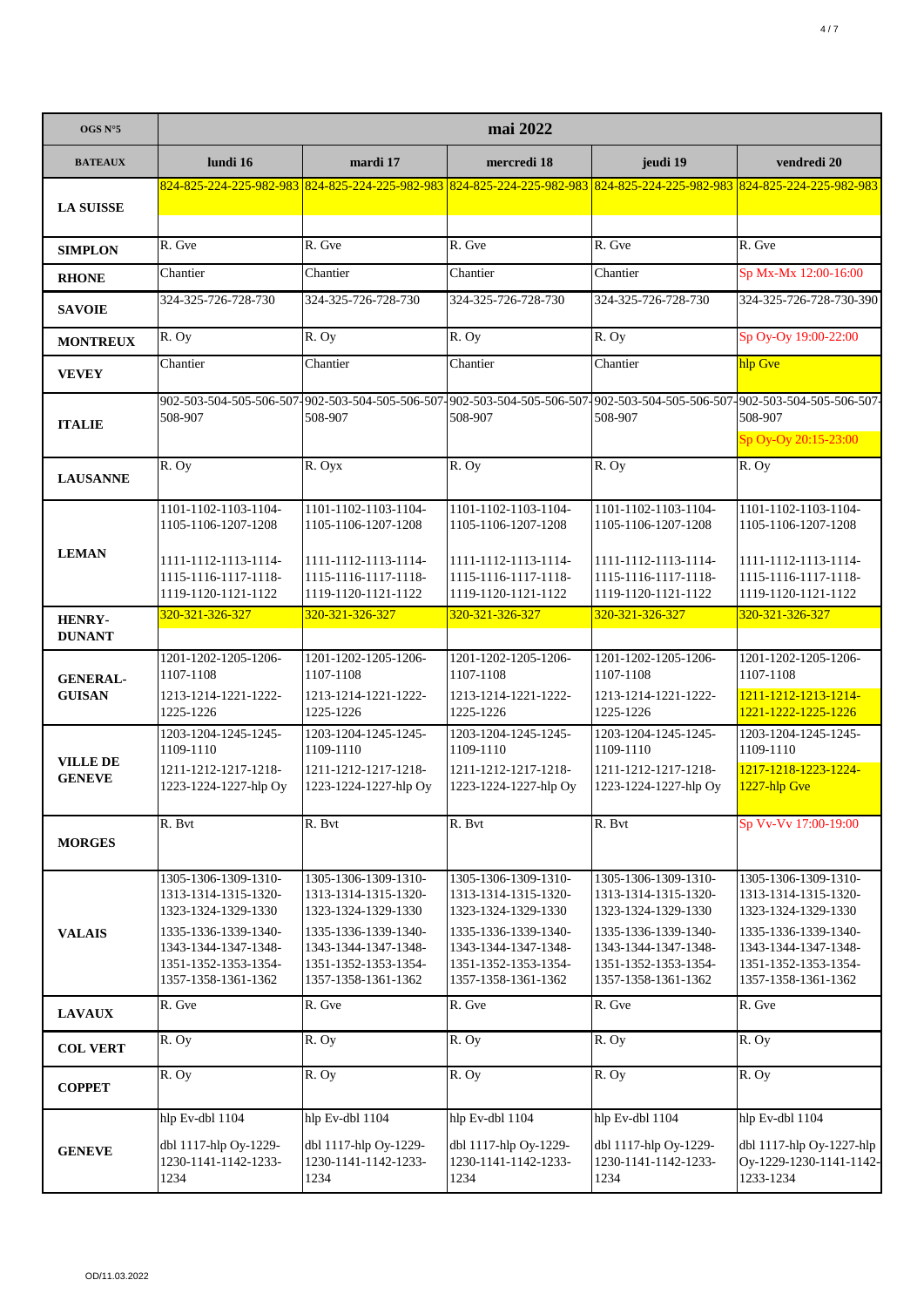| OGS N°5                          | mai 2022                                                                                                    |                                                                                                             |                                                                                             |                                                                                             |                                                                                             |  |
|----------------------------------|-------------------------------------------------------------------------------------------------------------|-------------------------------------------------------------------------------------------------------------|---------------------------------------------------------------------------------------------|---------------------------------------------------------------------------------------------|---------------------------------------------------------------------------------------------|--|
| <b>BATEAUX</b>                   | samedi 21                                                                                                   | dimanche 22                                                                                                 | lundi 23                                                                                    | mardi 24                                                                                    | mercredi 25                                                                                 |  |
| <b>LA SUISSE</b>                 | 822-823-824-825-224-225 Parade                                                                              |                                                                                                             |                                                                                             |                                                                                             | 824-825-224-225-982-983 824-825-224-225-982-983 824-825-224-225-982-983                     |  |
| <b>SIMPLON</b>                   | R. Gve                                                                                                      | Parade                                                                                                      | R. Gve                                                                                      | R. Gve                                                                                      | R. Gve                                                                                      |  |
| <b>RHONE</b>                     | Sp Oy-Bvt 12:00-14:00                                                                                       | Parade                                                                                                      | R. Oy                                                                                       | R. Oy                                                                                       | R. Oy                                                                                       |  |
| <b>SAVOIE</b>                    | 304-305-308-309                                                                                             | Parade                                                                                                      | 324-325-726-728-730                                                                         | 324-325-726-728-730                                                                         | 324-325-726-728-730                                                                         |  |
| <b>MONTREUX</b>                  | Sp Mx-Mx 19:00-00:00                                                                                        | Parade                                                                                                      | R. Oy                                                                                       | $\overline{R}$ . Oy                                                                         | Sp Mx-Mx 19:00-22:00                                                                        |  |
| <b>VEVEY</b>                     | R. Gve                                                                                                      | Parade                                                                                                      | 320-321-326-327                                                                             | 320-321-326-327                                                                             | 320-321-326-327                                                                             |  |
| <b>ITALIE</b>                    | 902-503-504-505-506-507-Parade<br>508-907                                                                   |                                                                                                             | 508-907                                                                                     | 508-907                                                                                     | 902-503-504-505-506-507-902-503-504-505-506-507-902-503-504-505-506-507-<br>508-907         |  |
| <b>LAUSANNE</b>                  | R. Oy                                                                                                       | 822-823-824-825-224-225 R. Oy                                                                               |                                                                                             | Sp Mx-Mx 19:30-22:30                                                                        | Sp Oy-Oy 19:00-00:00                                                                        |  |
| <b>LEMAN</b>                     | 1101-1102-1103-1104-<br>1105-1106-1107-1108-<br>1109-1110<br>1111-1112-1113-1114-                           | Sp Oy-Ev 7:00-7:30-1107-1101-1102-1103-1104-<br>1108-1109-1110<br>1111-1112-1113-1114-                      | 1105-1106-1207-1208<br>1111-1112-1113-1114-                                                 | 1101-1102-1103-1104-<br>1105-1106-1207-1208<br>1111-1112-1113-1114-                         | 1101-1102-1103-1104-<br>1105-1106-1207-1208<br>1111-1112-1113-1114-                         |  |
|                                  | 1115-1116-1117-1118-<br>1119-1120-1121-1122                                                                 | 1115-1116-1117-1118-<br>1119-1120-1121-1122                                                                 | 1115-1116-1117-1118-<br>1119-1120-1121-1122                                                 | 1115-1116-1117-1118-<br>1119-1120-1121-1122                                                 | 1115-1116-1117-1118-<br>1119-1120-1121-1122                                                 |  |
| <b>HENRY-</b><br><b>DUNANT</b>   | $102 - 105$                                                                                                 | $102 - 105$                                                                                                 | R. Gve                                                                                      | R. Gve                                                                                      | R. Gve                                                                                      |  |
| <b>GENERAL-</b><br><b>GUISAN</b> | R. Oy                                                                                                       | Sp Oy-Ev 7:00-7:30<br>902-503-504-505-506-507-1213-1214-1221-1222-<br>508-907                               | 1201-1202-1205-1206-<br>1107-1108<br>1225-1226                                              | 1201-1202-1205-1206-<br>1107-1108<br>1213-1214-1221-1222-<br>1225-1226                      | 1201-1202-1205-1206-<br>1107-1108<br>1213-1214-1221-1222-<br>1225-1226                      |  |
| <b>VILLE DE</b><br><b>GENEVE</b> | 101-106-982-983                                                                                             | 101-106-982-983                                                                                             | 1203-1204-1245-1245-<br>1109-1110<br>1211-1212-1217-1218-<br>1223-1224-1227-hlp Oy          | 1203-1204-1245-1245-<br>1109-1110<br>1211-1212-1217-1218-<br>1223-1224-1227-hlp Oy          | 1203-1204-1245-1245-<br>1109-1110<br>1211-1212-1217-1218-<br>1223-1224-1227-hlp Oy          |  |
| <b>MORGES</b>                    | R. Bvt                                                                                                      | R. Bvt                                                                                                      | R. Bvt                                                                                      | R. Bvt                                                                                      | R. Bvt                                                                                      |  |
| <b>VALAIS</b>                    | hlp Ny-1320-1323-1324-<br>1329-1330-1335-1336-<br>1339-1340-1343-1344-<br>1347-1348-1351-1352-<br>1353-1354 | hlp Ny-1320-1323-1324-<br>1329-1330-1335-1336-<br>1339-1340-1343-1344-<br>1347-1348-1351-1352-<br>1353-1354 | 1305-1306-1309-1310-<br>1313-1314-1315-1320-<br>1323-1324-1329-1330                         | 1305-1306-1309-1310-<br>1313-1314-1315-1320-<br>1323-1324-1329-1330                         | 1305-1306-1309-1310-<br>1313-1314-1315-1320-<br>1323-1324-1329-1330                         |  |
|                                  |                                                                                                             |                                                                                                             | 1335-1336-1339-1340-<br>1343-1344-1347-1348-<br>1351-1352-1353-1354-<br>1357-1358-1361-1362 | 1335-1336-1339-1340-<br>1343-1344-1347-1348-<br>1351-1352-1353-1354-<br>1357-1358-1361-1362 | 1335-1336-1339-1340-<br>1343-1344-1347-1348-<br>1351-1352-1353-1354-<br>1357-1358-1361-1362 |  |
| <b>LAVAUX</b>                    | 720-722-724-726-728-730 304-305-308-309                                                                     |                                                                                                             | R. Gve                                                                                      | R. Gve                                                                                      | R. Gve                                                                                      |  |
| <b>COL VERT</b>                  | R. Oy                                                                                                       | R. Oy                                                                                                       | R. Oy                                                                                       | R. Oy                                                                                       | R. Oy                                                                                       |  |
| <b>COPPET</b>                    | R. Oy                                                                                                       | R. Oy                                                                                                       | R. Oy                                                                                       | R. Oy                                                                                       | R. Oy                                                                                       |  |
| <b>GENEVE</b>                    | 1205-1206-1207-1208-<br>1211-1212<br>1213-1214-1221-1222-<br>1225-1226-1141-1142                            | R. Oy                                                                                                       | hlp Ev-dbl 1104<br>dbl 1117-hlp Oy-1229-<br>1230-1141-1142-1233-<br>1234                    | hlp Ev-dbl 1104<br>dbl 1117-hlp Oy-1229-<br>1230-1141-1142-1233-<br>1234                    | hlp Ev-dbl 1104<br>dbl 1117-hlp Oy-1229-<br>1230-1141-1142-1233-<br>1234                    |  |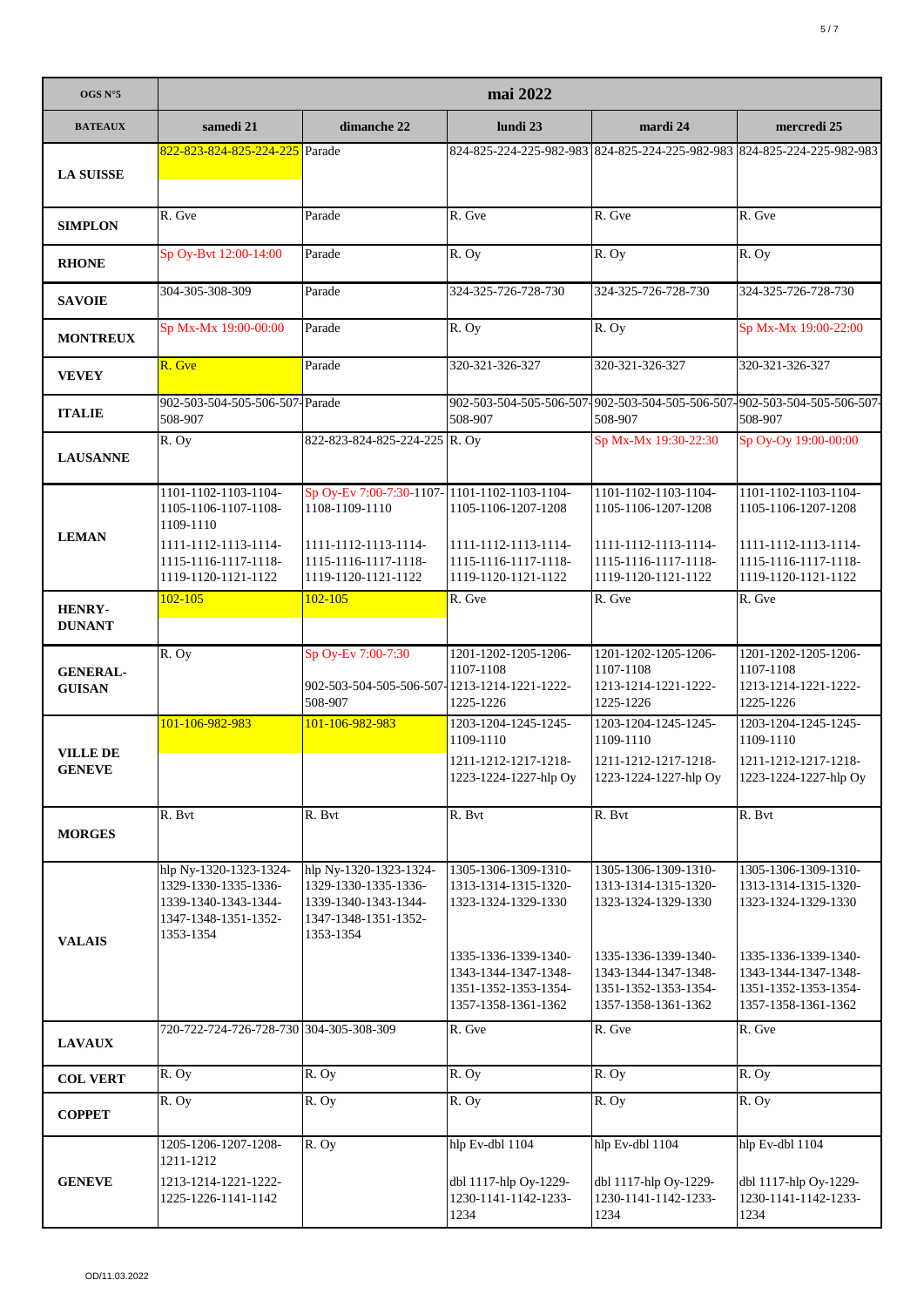| OGS N°5                          | mai 2022                                                                                                    |                                                                                             |                                                                                                                                     |                                                                                                             |                                                                                                                                 |
|----------------------------------|-------------------------------------------------------------------------------------------------------------|---------------------------------------------------------------------------------------------|-------------------------------------------------------------------------------------------------------------------------------------|-------------------------------------------------------------------------------------------------------------|---------------------------------------------------------------------------------------------------------------------------------|
| <b>BATEAUX</b>                   | jeudi 26                                                                                                    | vendredi 27                                                                                 | samedi 28                                                                                                                           | dimanche 29                                                                                                 | lundi 30                                                                                                                        |
| <b>LA SUISSE</b>                 |                                                                                                             |                                                                                             |                                                                                                                                     |                                                                                                             | 822-823-824-825-224-225 824-825-224-225-982-983 822-823-824-825-224-225 822-823-824-825-224-225 824-825-224-225-982-983         |
| <b>SIMPLON</b>                   | R. Gve                                                                                                      | R. Gve                                                                                      | R. Gve                                                                                                                              | R. Gve                                                                                                      | R. Gve                                                                                                                          |
| <b>RHONE</b>                     | 101-106-982-983                                                                                             | R. Oy                                                                                       | 101-106-982-983                                                                                                                     | 101-106-982-983                                                                                             | R. Oy                                                                                                                           |
| <b>SAVOIE</b>                    | 389                                                                                                         | 389                                                                                         | 389                                                                                                                                 | 389                                                                                                         | 324-325-726-728-730-388-324-325-726-728-730-388-324-325-726-728-730-388-324-325-726-728-730-388-324-325-726-728-730-388-<br>389 |
| <b>MONTREUX</b>                  | R. Oy                                                                                                       | R. Oy                                                                                       | R. Oy                                                                                                                               | R. Oy                                                                                                       | R. Oy                                                                                                                           |
| <b>VEVEY</b>                     | 102-105                                                                                                     | 320-321-326-327                                                                             | $102 - 105$                                                                                                                         | $102 - 105$                                                                                                 | 320-321-326-327                                                                                                                 |
| <b>ITALIE</b>                    | 508-907                                                                                                     | 508-907                                                                                     | 902-503-504-505-506-507-902-503-504-505-506-507-902-503-504-505-506-507-902-503-504-505-506-507-902-503-504-505-506-507-<br>508-907 | 508-907                                                                                                     | 508-907                                                                                                                         |
| <b>LAUSANNE</b>                  | R. Oy                                                                                                       | R. Oy                                                                                       | R. Oy                                                                                                                               | R. Oy                                                                                                       | R. Oy                                                                                                                           |
| <b>LEMAN</b>                     | 1107-1108-1109-1110-<br>1111-1112<br>1113-1114-1115-1116-                                                   | 1101-1102-1103-1104-<br>1105-1106-1207-1208<br>1111-1112-1113-1114-                         | 1101-1102-1103-1104-<br>1105-1106-1107-1108-<br>1109-1110<br>1111-1112-1113-1114-                                                   | 1107-1108-1109-1110-<br>1111-1112<br>1113-1114-1115-1116-                                                   | 1101-1102-1103-1104-<br>1105-1106-1207-1208<br>1111-1112-1113-1114-                                                             |
|                                  | 1117-1118-1119-1120-<br>1121-1122                                                                           | 1115-1116-1117-1118-<br>1119-1120-1121-1122                                                 | 1115-1116-1117-1118-<br>1119-1120-1121-1122                                                                                         | 1117-1118-1119-1120-<br>1121-1122                                                                           | 1115-1116-1117-1118-<br>1119-1120-1121-1122                                                                                     |
| <b>HENRY-</b><br><b>DUNANT</b>   | R. Oy                                                                                                       | R. Oy                                                                                       | R. Oy                                                                                                                               | $\overline{R}$ . Oy                                                                                         | R. Oy                                                                                                                           |
| <b>GENERAL-</b><br><b>GUISAN</b> | R. Oy                                                                                                       | 1201-1202-1205-1206-<br>1107-1108                                                           | R. Oy                                                                                                                               | R. Oy                                                                                                       | 1201-1202-1205-1206-<br>1107-1108                                                                                               |
|                                  |                                                                                                             | 1213-1214-1221-1222-<br>1225-1226                                                           |                                                                                                                                     |                                                                                                             | 1213-1214-1221-1222-<br>1225-1226                                                                                               |
| <b>VILLE DE</b>                  | R. Oy                                                                                                       | 1203-1204-1245-1245-<br>1109-1110                                                           | R. Oy                                                                                                                               | R. Oy                                                                                                       | 1203-1204-1245-1245-<br>1109-1110                                                                                               |
| <b>GENEVE</b>                    |                                                                                                             | 1211-1212-1217-1218-<br>1223-1224-1227-hlp Oy                                               |                                                                                                                                     |                                                                                                             | 1211-1212-1217-1218-<br>1223-1224-1227-hlp Oy                                                                                   |
| <b>MORGES</b>                    | R. Bvt                                                                                                      | R. Bvt                                                                                      | R. Bvt                                                                                                                              | R. Bvt                                                                                                      | R. Bvt                                                                                                                          |
| <b>VALAIS</b>                    | hlp Ny-1320-1323-1324-<br>1329-1330-1335-1336-<br>1339-1340-1343-1344-<br>1347-1348-1351-1352-<br>1353-1354 | 1305-1306-1309-1310-<br>1313-1314-1315-1320-<br>1323-1324-1329-1330                         | hlp Ny-1320-1323-1324-<br>1329-1330-1335-1336-<br>1339-1340-1343-1344-<br>1347-1348-1351-1352-<br>1353-1354                         | hlp Ny-1320-1323-1324-<br>1329-1330-1335-1336-<br>1339-1340-1343-1344-<br>1347-1348-1351-1352-<br>1353-1354 | 1305-1306-1309-1310-<br>1313-1314-1315-1320-<br>1323-1324-1329-1330                                                             |
|                                  | 1335-1336-1339-1340-<br>1343-1344-1347-1348-<br>1351-1352-1353-1354-<br>1357-1358-1361-1362                 | 1335-1336-1339-1340-<br>1343-1344-1347-1348-<br>1351-1352-1353-1354-<br>1357-1358-1361-1362 |                                                                                                                                     |                                                                                                             | 1335-1336-1339-1340-<br>1343-1344-1347-1348-<br>1351-1352-1353-1354-<br>1357-1358-1361-1362                                     |
| <b>LAVAUX</b>                    | 720-722-724-726-728-730 Sp Ge-Mx 11:00-15:45                                                                |                                                                                             |                                                                                                                                     | 720-722-724-726-728-730 720-722-724-726-728-730 R. Gve                                                      |                                                                                                                                 |
| <b>COL VERT</b>                  | R. Oy                                                                                                       | R. Oy                                                                                       | R. Oy                                                                                                                               | R. Oy                                                                                                       | R. Oy                                                                                                                           |
| <b>COPPET</b>                    | R. Oy                                                                                                       | R. Oy                                                                                       | R. Oy                                                                                                                               | R. Oy                                                                                                       | R. Oy                                                                                                                           |
| <b>GENEVE</b>                    | hlp Ev-dbl 1104<br>dbl 1117-hlp Oy-1229-<br>1230-1141-1142-1233-<br>1234                                    | hlp Ev-dbl 1104<br>dbl 1117-hlp Oy-1229-<br>1230-1141-1142-1233-<br>1234                    | 1205-1206-1207-1208-<br>1211-1212<br>1213-1214-1221-1222-<br>1225-1226-1141-1142                                                    | $\overline{R}$ . Oy                                                                                         | hlp Ev-dbl 1104<br>dbl 1117-hlp Oy-1229-<br>1230-1141-1142-1233-<br>1234                                                        |